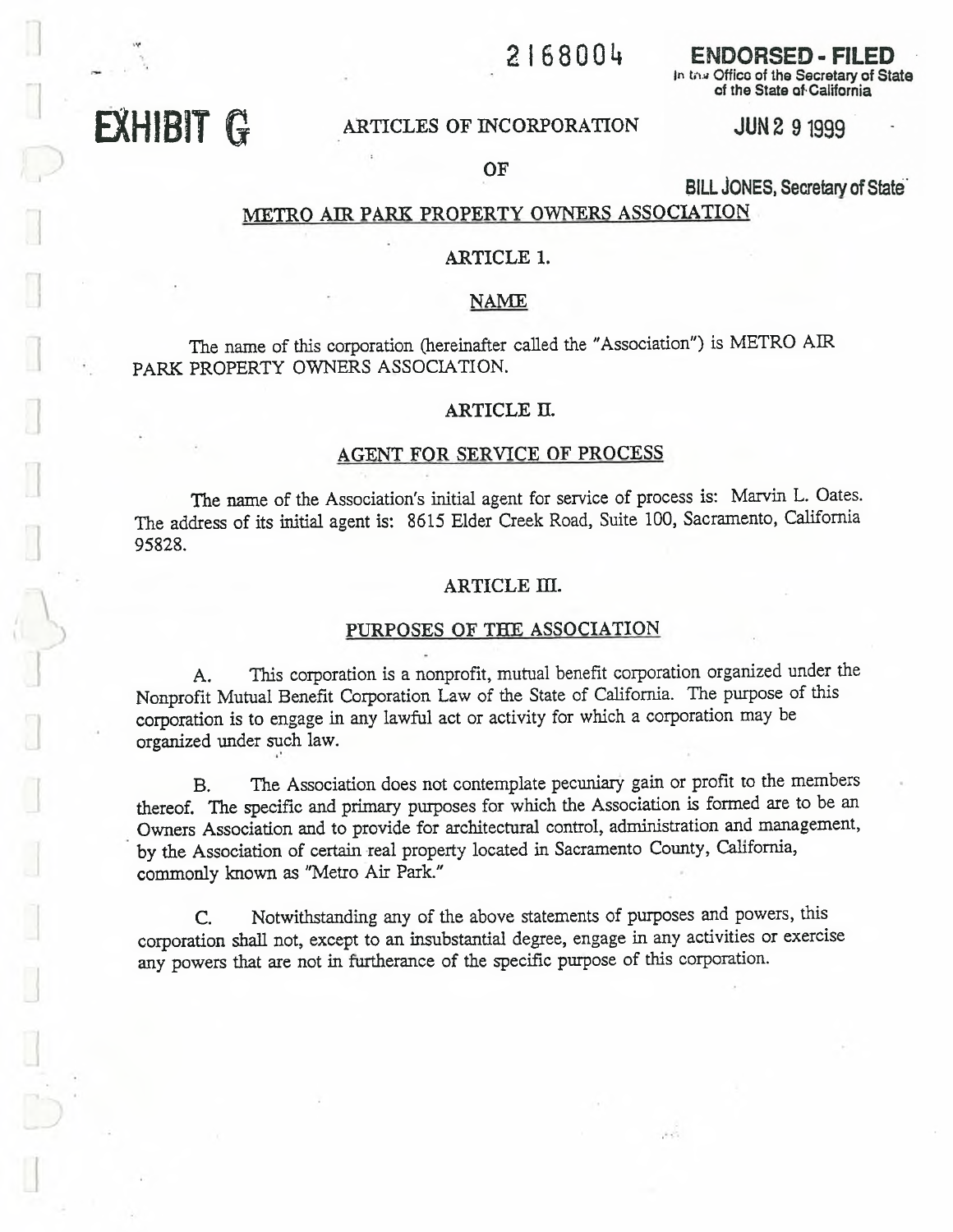## ARTICLE IV.

### DISSOLUTION

No part of the net earnings of this organization shall inure to the benefit of any private individual. In the event of the dissolution, liquidation, or winding-up of the Association, upon or after termination of the Development, in accordance with the provisions of the Declaration, its assets remaining after payment, or provision for payment, of all debts and liabilities of the Association, shall be divided among and distributed to the members in accordance with their respective voting rights therein.

### ARTICLE V.

#### AMENDMENTS

These Articles may be amended only by the affirmative vote in person or by proxy or written consent of a majority of the Board, and of members representing a majority of the voting power of the Association. However, the percentage of voting power necessary to amend a specific clause or provision shall not be less than the prescribed percentage of affirmative votes required for action to be taken under that clause.

IN WITNESS WHEREOF, for the purposes of forming this corporation under the laws of the State of California, the undersigned has executed these Articles of Incorporation this  $\partial \mathcal{A}$  $day of  $\sqrt{u}$  1999.$ 

MARVIN L. OATE

I declare that I am the person who executed the above Articles of Incorporation, and such instrument is my act indeed.

MARVIN L. OATES



TMC\metroair.prk\art.inc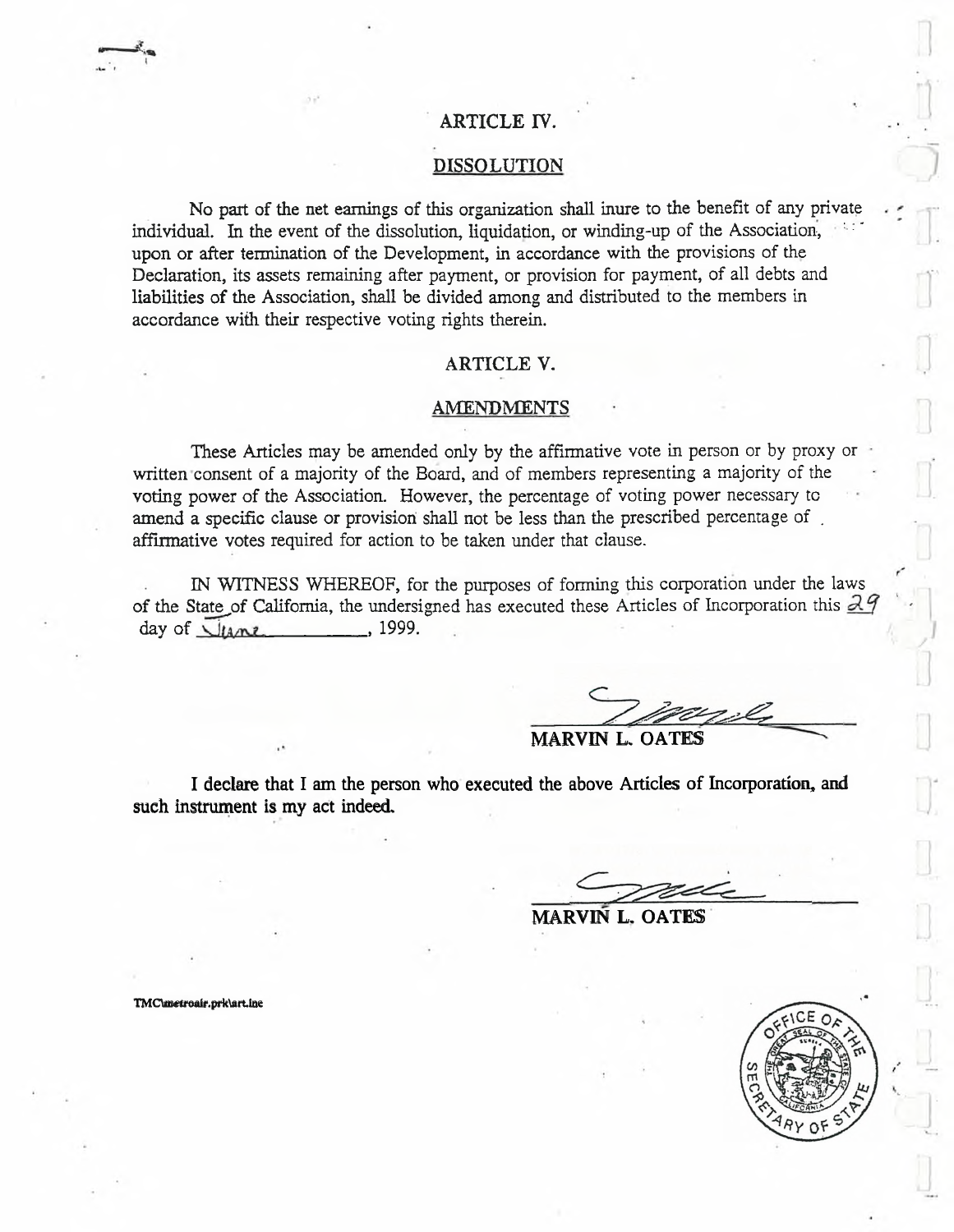

**SECRETARY OF STATE**

I, *BILL JONES,* Secretary of State of the State of California, hereby certify:

That the attached transcript of  $\angle$  page(s) has been compared with the record on file in this office, of which it purports to be a copy, and that it is full, true and correct.



*IN WITNESS WHEREOF,* I execute this certificate and affix the Great Seal of the State of California this day of

JUN 2 9 <sup>1999</sup> Secretary of State

I

 $\begin{bmatrix} 1 \\ 1 \\ 1 \end{bmatrix}$